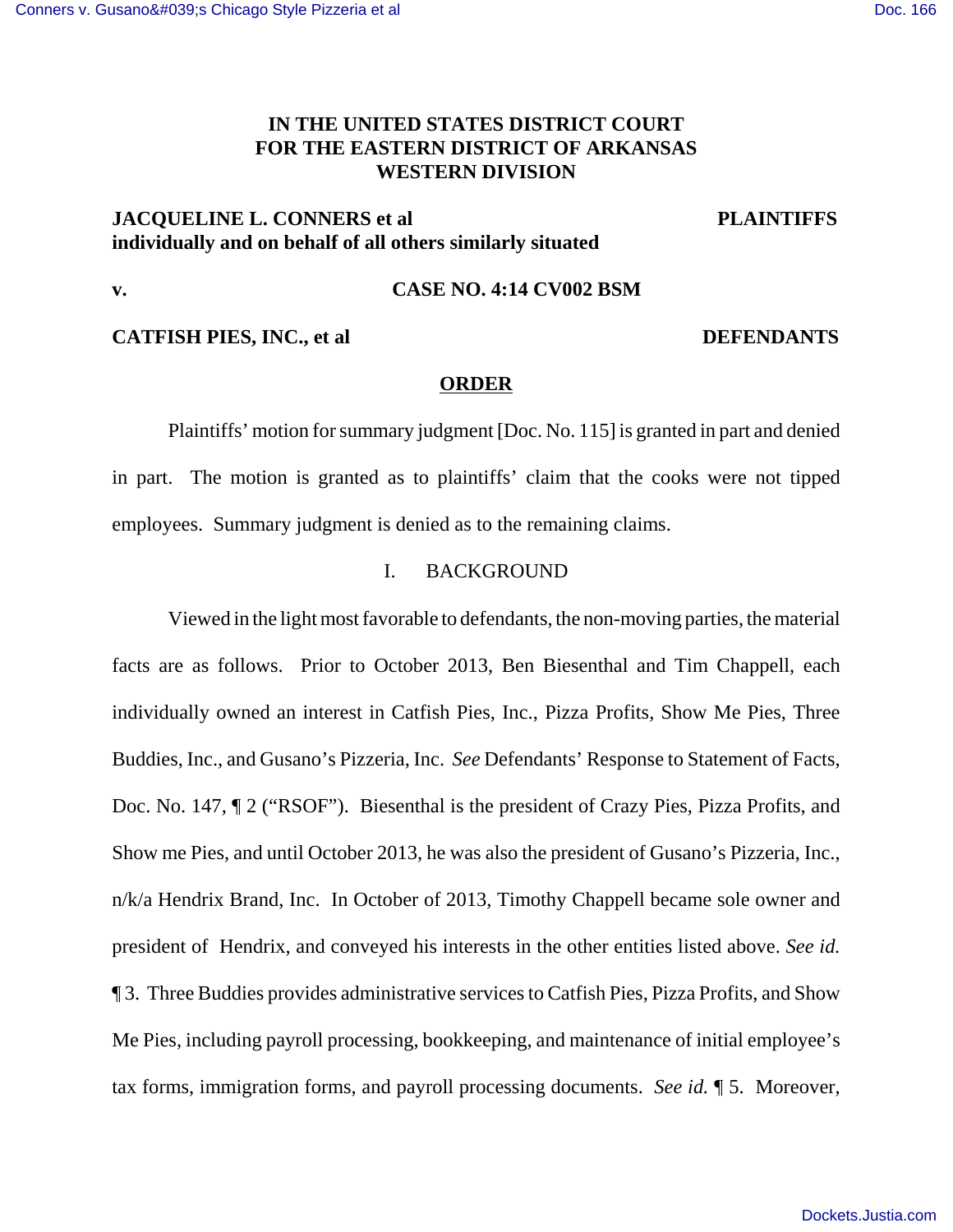Three Buddies supplied employee handbooks for Catfish Pies, Pizza Profits, and Show Me Pies. *See* Defendants' SOF, Doc. No. 125, ¶ 24–27.

Biesenthal hires and fires general managers of Catfish Pies, Pizza Profits, and Show Me Pies. *See id.* ¶ 16. These managers hire and fire hourly employees. *Id.* They occasionally request Biesenthal's advice regarding termination decisions. *Id.* He has been directly involved in the termination of an hourly employee on one occasion. *Id.* The general managers are in charge of day-to-day operations for all defendants' restaurants. *Id.* ¶ 19. Biesenthal and his general managers periodically meet to discuss the operation of Catfish Pies, Pizza Profits, and Show Me Pies. *Id.*  $\mathbb{I}$  20. Biesenthal has created the job descriptions for the kitchen staff at these restaurants*. Id.* ¶ 27.Except for Rachelle Hobbs, none of the plaintiffs ever worked for Hendrix*. See* Plaintiffs' RSOF ¶ 9, Doc. No. 142.

At all times relevant to this lawsuit, defendants used similar employee handbooks, which included a tip pooling policy ("the policy"). *See* Defendants' RSOF ¶ 78, Doc. No. 147. In relevant part, the handbooks state as follow: "the wait staff must 'tip-out' a percentage of their sales to kitchen, hostess, & bar staff." *Id.* ¶ 79. After plaintiffs' lawsuit was filed, Biesenthal changed the policy at Catfish Pies, Pizza Profits, and Show Me Pies to exclude the kitchen staff (cooks). *Id.* ¶ 17. Moreover, he implemented an arbitration policy regarding employee's complaints at Catfish Pies, Pizza Profits, and Show Me Pies. *Id.*

Plaintiffs filed this lawsuit against defendants alleging that each defendant has violated the Fair Labor Standard Act ("FLSA"). Plaintiffs now move for summary judgment.

II. LEGAL STANDARD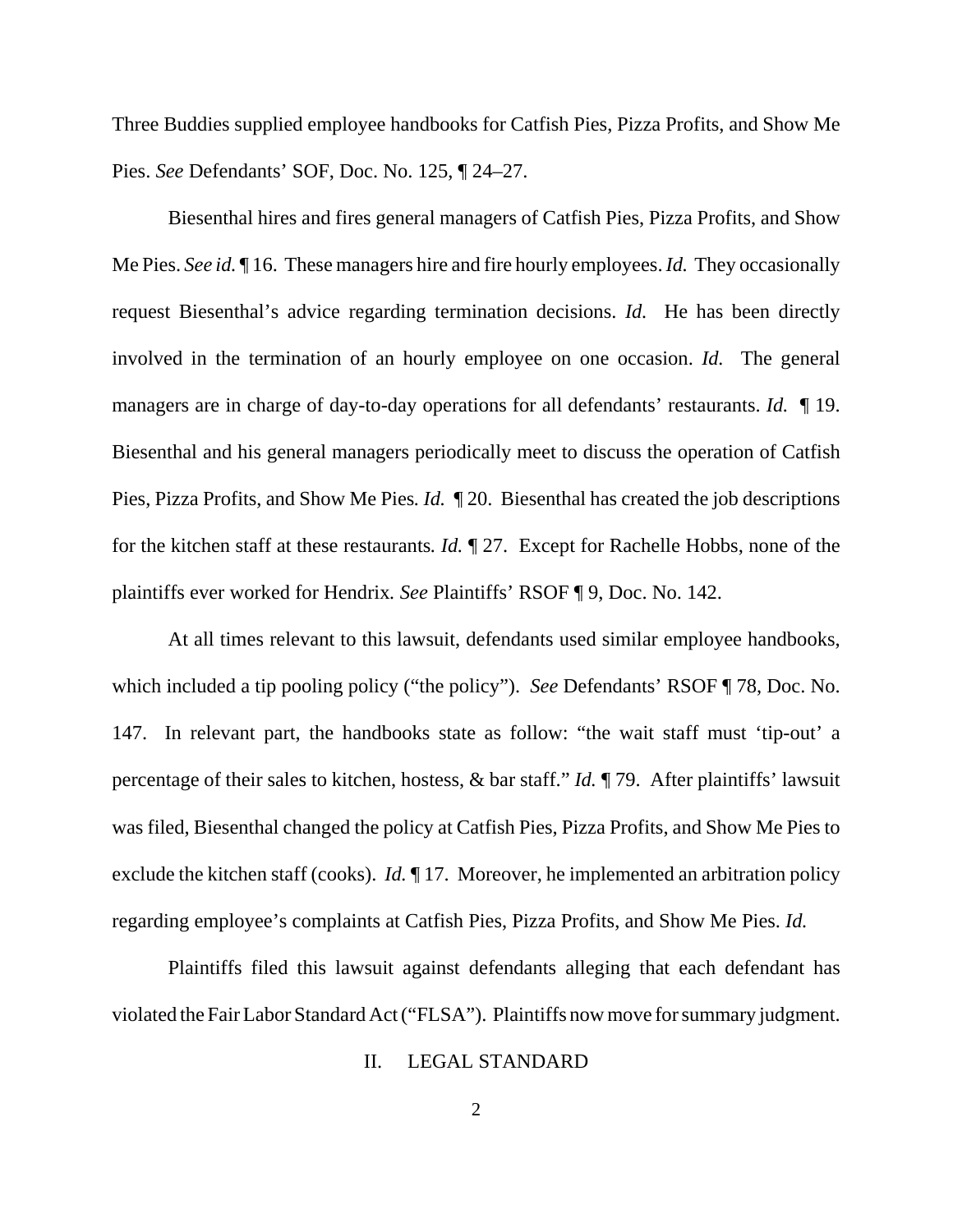Summary judgment is appropriate when there is no genuine dispute as to any material fact and the moving party is entitled to judgment as a matter of law. *See* Fed. R. Civ. P. 56(a); *Anderson v. Liberty Lobby Inc.*, 477 U.S. 242, 249–50 (1986). Once the moving party demonstrates that there is no genuine dispute of material fact, the non-moving party may not rest upon the mere allegations or denials in his pleadings. *Holden v. Hirner*, 663 F.3d 336, 340 (8th Cir. 2011). Instead, the non-moving party must produce admissible evidence demonstrating a genuine factual dispute that must be resolved at trial. *Id.* Importantly, when considering a motion for summary judgment, all reasonable inferences must be drawn in the light most favorable to the nonmoving party. *Holland v. Sam's Club*, 487 F.3d 641, 643 (8th Cir. 2007). Additionally, the evidence is not weighed, and no credibility determinations are made. *Jenkins v. Winter*, 540 F.3d 742, 750 (8th Cir. 2008).

### III. DISCUSSION

#### A. Invalid Tip Pool claim

#### *1. Cooks are Not Tipped-Employees*

Summary judgment is granted on plaintiffs' claim that cooks at defendants' restaurants are not tipped employees. An employee is a tipped employee only if: 1) she is engaged in an occupation, and 2) the occupation is one in which she regularly and customarily receives at least \$30 in tips per month. *Fast v. Applebee's Int'l, Inc.*, 638 F.3d 872, 876 (8th Cir. 2011). When determining who is a tipped employee, an *ad hoc* analysis of the employee's duties is performed, and a *per se* determination is not made based upon an employee's job title. *Pedigo v. Austin Rumba, Inc*., 722 F. Supp. 2d 714, 730 (W.D. Tex.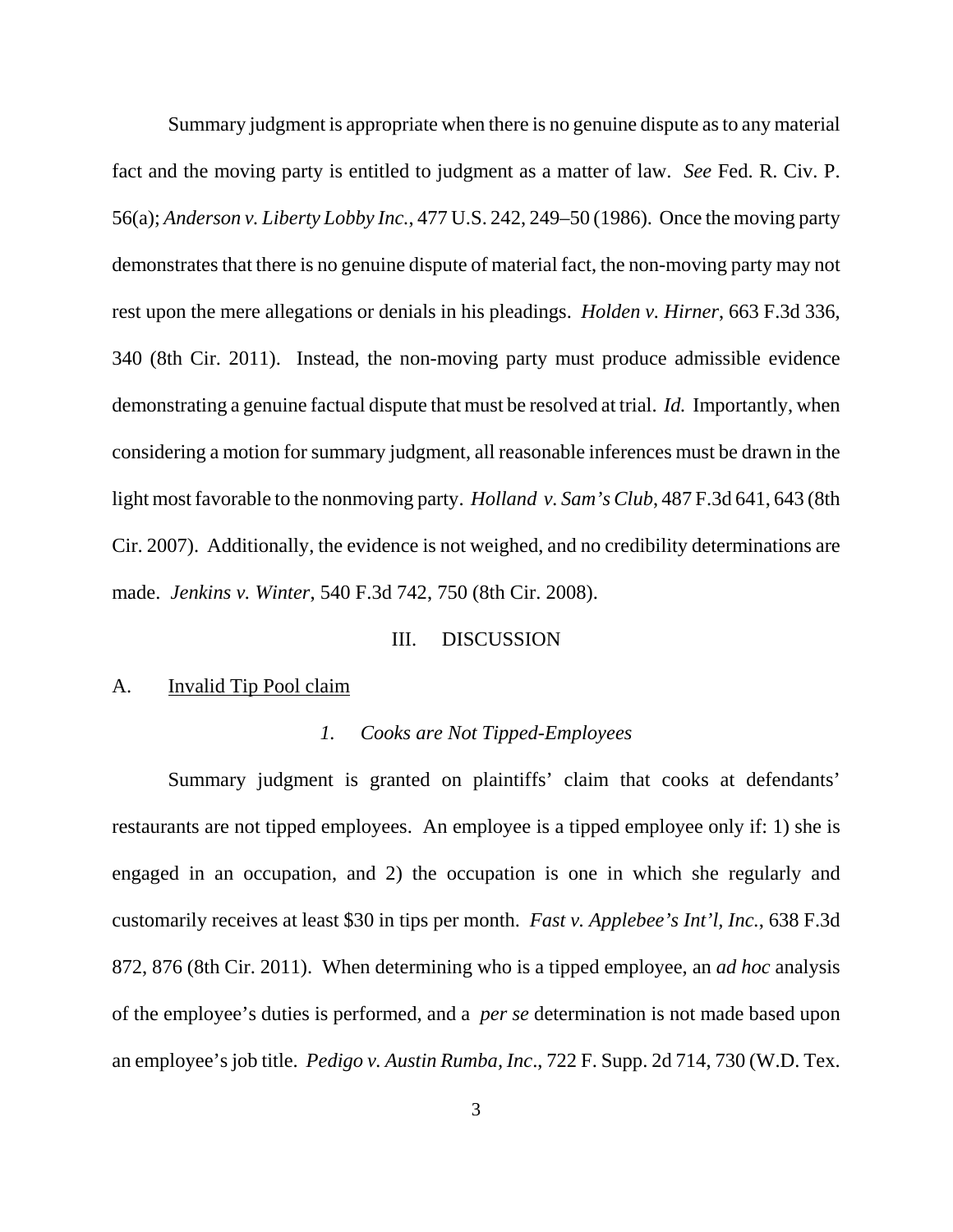2010).

When an employer alleges that a particular employee is eligible to participate in a tip pool, the employer has the burden of proving the eligibility of the employee. *See Roussell v. Brinker Int'l, Inc.,* 441 F. App'x 222, 230 (5th Cir. 2011)*.* Importantly, the United States Department of Labor categorizes cooks as non tipped-employees. *See* U.S. Department of Labor Field Operations Handbook § 30d04(c) (Dec. 9, 1988) ("DOL FOH"), *available at* http://www.dol.gov/whd/FOH/FOH\_Ch30.pdf; *see also Roussell*, 441 F. App'x at 231; *Kilgore v. Outback Steakhouse of Florida, Inc.*, 160 F.3d 294, 301 (6th Cir. 1998) (distinguishing cooks as employees who by their nature do not work in an occupation that customarily and regularly receives tips).

Although the cooks at defendants' establishments occasionally "assist with to go orders, bussing tables, and running food to tables," and on very rare occasions receive tips from customers, that is not enough to make them employees who customarily and regularly receive tips. Indeed, nothing in defendants' description of cooks' duties indicates that they are required to interact with customers more than occasionally. *See* Kitchen Procedures, Ex 59, Doc. No. 115. Accordingly, defendants' cooks are not tipped employees. *See* DOL FOH,  $§$  30d04(c).

#### *2. Mandatory Tip Pool Policy*

Summary judgment is denied on plaintiffs' claim that the tip pool policy was mandatory because there are genuine issues of fact in dispute on this issue. It is without question that tipped employees may voluntarily share tips with non-tipped employees.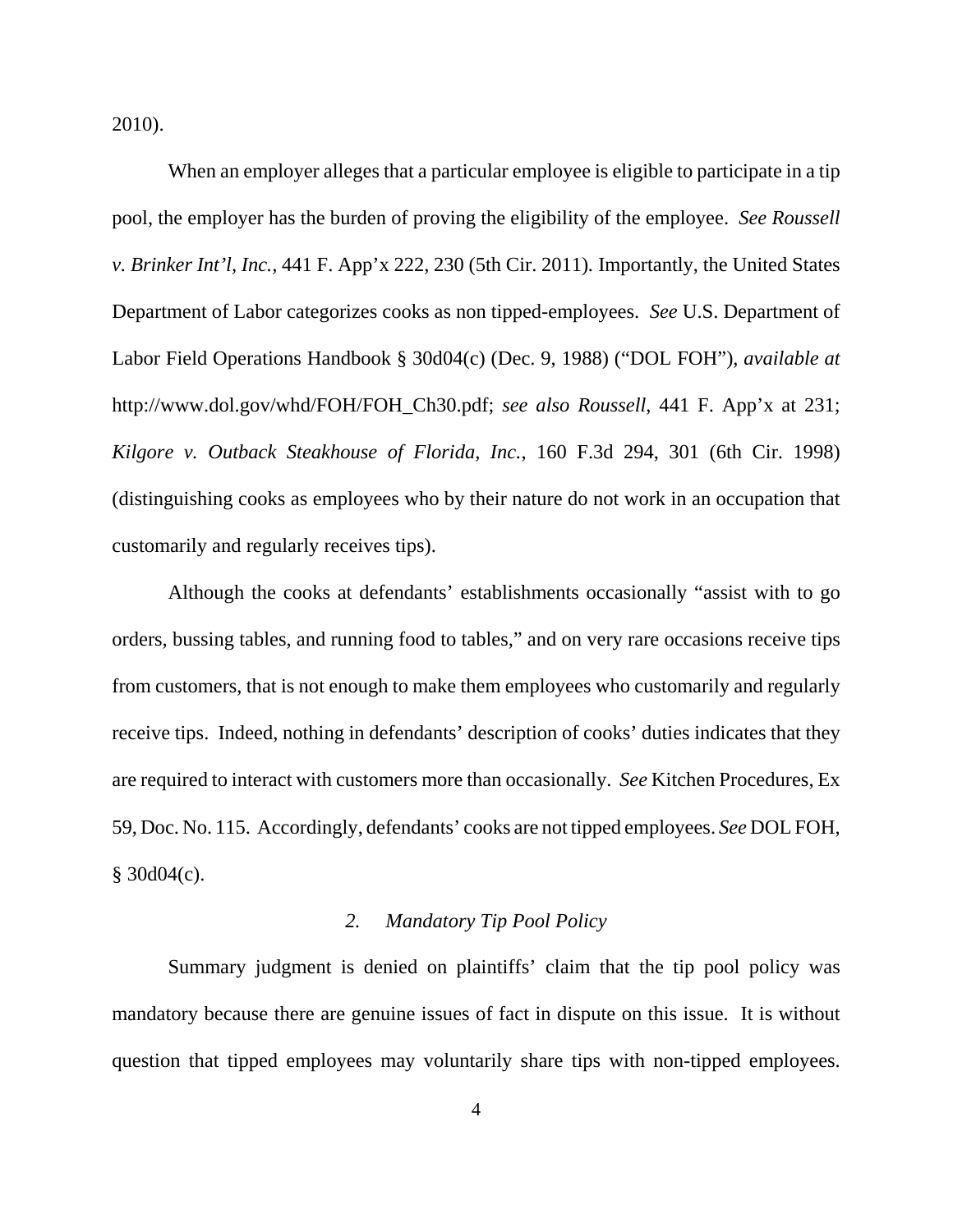*Roussell*, 441 F. App'x at 230; *see also* DOL FOH § 30d04(c). The question presented, therefore, is whether defendants required, either formally or informally, the tipped employees to share tips with the non-tipped employees. On one hand, it would appear that defendants required its tipped employees to share tips because the employee's handbook states that the wait staff is required to tip-out a percentage of its sales to kitchen, hostess, and bar staffs. Moreover, several plaintiffs testified that they were required to tip out. *See, e.g.*, Ex. 5, Conners Depo. at 22:2-21, Doc. No. 130; Ex. 6, Shoemaker Depo. at 25:16-21, Doc. No. 30; Ex. 10, Koch Depo. at 26:8-13, Doc. No. 130. On the other hand, some employees who said they were required to tip out, also testified that they never read the handbook. *Id.* Further, other tipped employees testified that they were told they were not required to tip out. *See* Conners Depo. 29:17-18, Ex. 5, Doc. No. 130; Rossborough Depo., Ex. 12 at 69:6-9, Doc. No. 130. Finally, there is testimony in the record that a number of tipped employees chose not to tip out and were not reprimanded. *See* Declaration of Rasmussen ¶ 11, Ex. 4, Doc. No. 146.

Summary judgment is inappropriate because there is conflicting evidence as to whether tipped employees were actually required, formally or informally, to share tips with non tipped employees. Although, at first blush, it would appear that the handbook would provide the answer, the jury must determine whether defendants actually enforced the handbook or had an informal policy that differed from the handbook.

## *3. Managers' Participation in the Tip Pool*

Summary judgment is denied on plaintiffs' claim that the tip pool was invalid because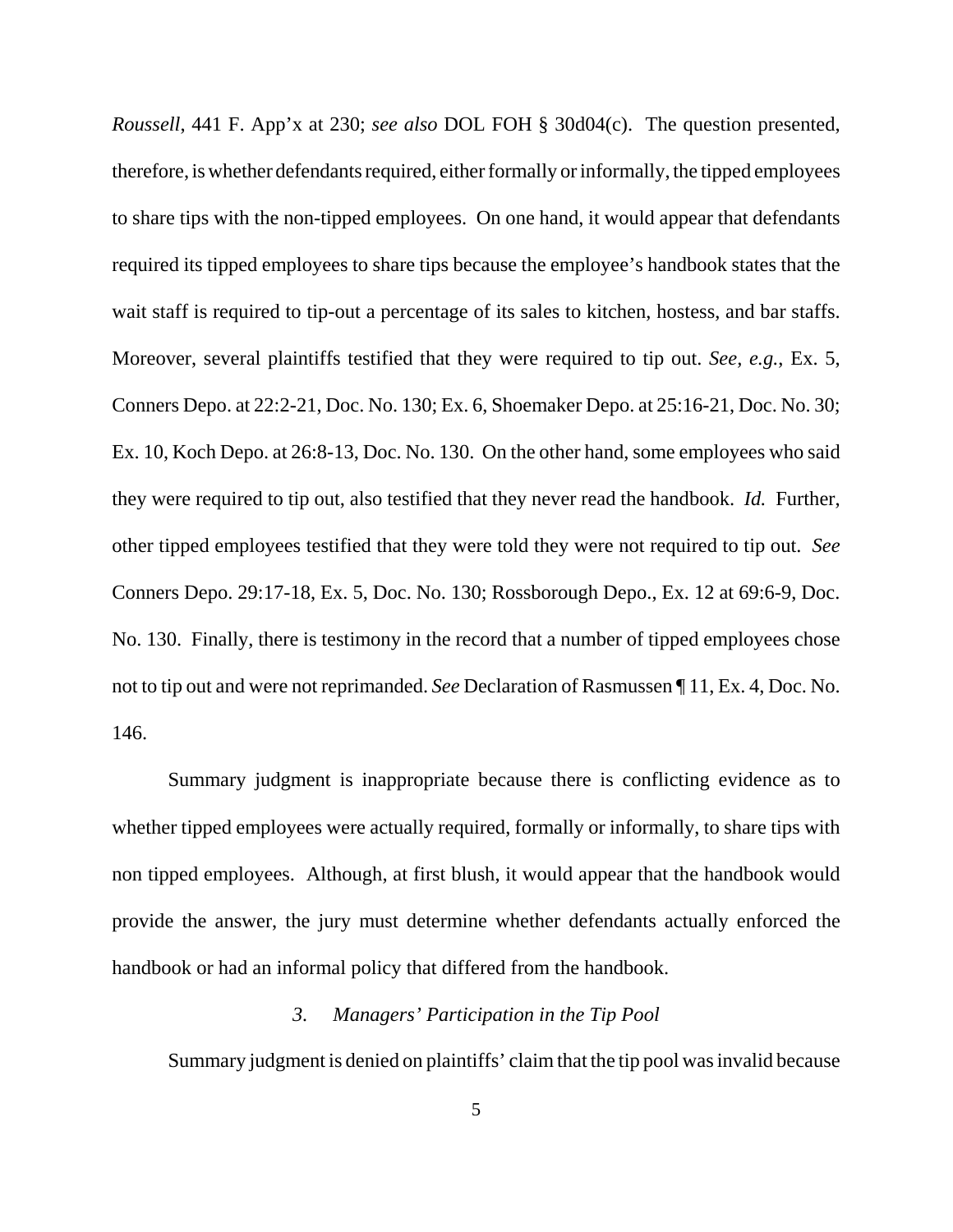managers participated in it. Participation in a tip pool by management-level employees renders a tip pool agreement invalid if the managers qualify as employers under the FLSA. *See Dole v. Cont'l Cuisine, Inc.*, 751 F. Supp. 799, 803 (E.D. Ark. 1990). As such, summary judgment is only proper if the uncontroverted facts show that managers (1) who were employers (2) were allowed to participate in the tip pool. *See Morgan v. SpeakEasy, LLC*, 625 F. Supp. 2d 632, 652 (N.D. Ill. 2007)*.* 

In determining whether a party is an individual's employer, courts generally look to the economic reality of the arrangement. *Blair v. Wills*, 420 F.3d 823, 829 (8th Cir. 2005). Some relevant factors include the control over hiring and firing of employees, control over the manner in which work is performed, and the fixing of employee wages. *Helmert v. Butterball*, LLC, No. 4:08CV00342 JLH, 2010 WL 779321, at \*3 (E.D. Ark. Mar. 5, 2010). The totality of the circumstances, and not any one factor, determines whether a worker is the employee of a particular employer. *Id.* at \*3.

 It is undisputed that general managers at each restaurants hire and fire hourly employees, and are in charge of the day-to-day operations. *See* RSOF ¶¶ 16 & 19, Doc. No.147 ; RSOF ¶ 6, Doc. No. 142. As such, it is clear that defendants' general managers are employers under the FLSA. *See Dole*, 751 F. Supp. at 802–03. It is unclear, however, whether defendants' kitchen managers are employers. *See Dole*, 751 F. Supp. at 802 (the existence of some supervisory duties over other employees alone does not, as a matter of law, make a person an employer under the FLSA). Consequently, the jury must make this determination.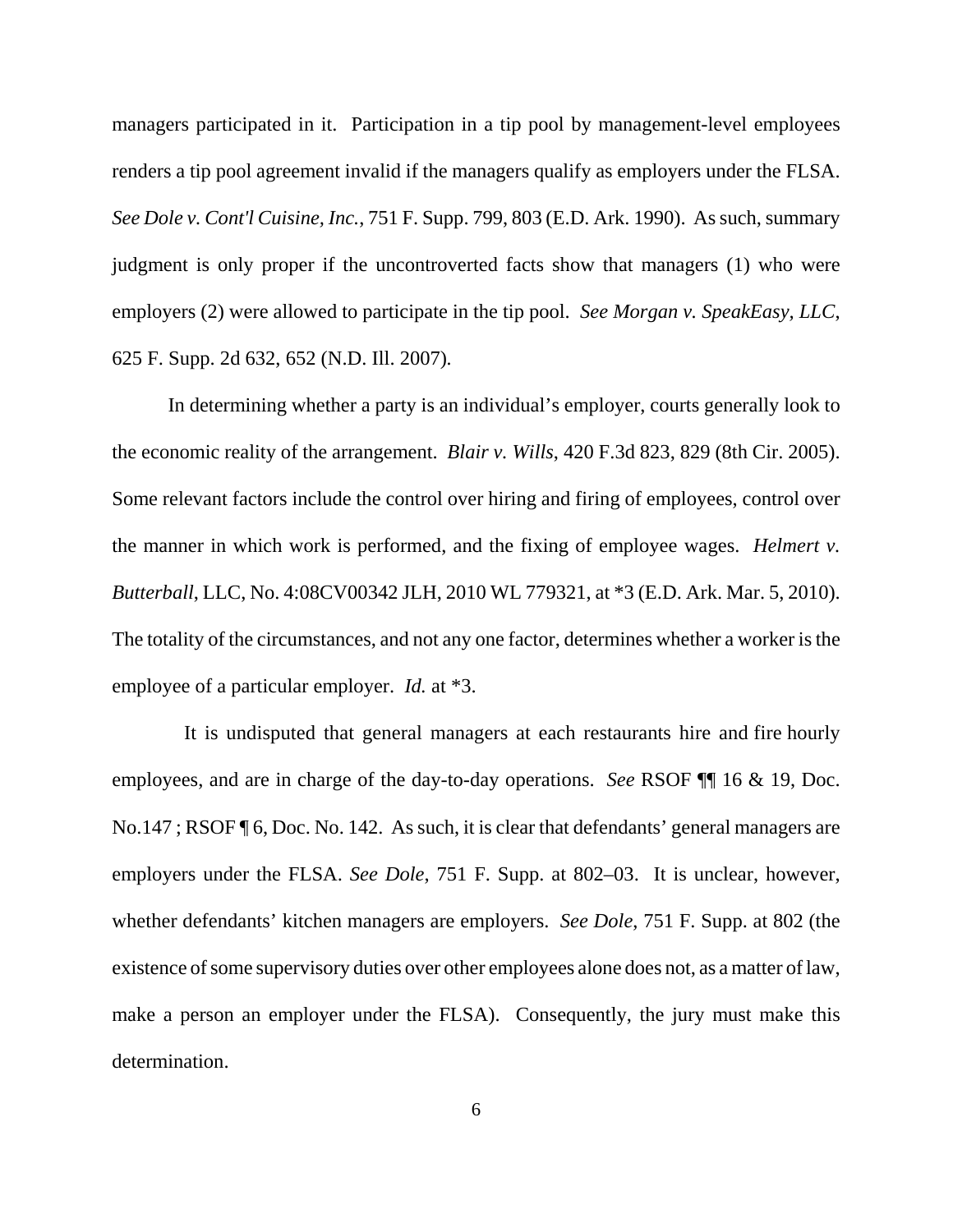Further, if the jury determines that defendants' kitchen managers are employers, it will then be charged with determining whether the kitchen managers ever received funds from the tip pool. This is true because Biesenthal testified that kitchen managers never received funds from the tip pool. *See* Declaration of Biesental, ¶ 8. This creates a genuine dispute of material fact, making summary judgment inappropriate.

## *4. Retention of Funds by Defendants*

Plaintiffs allege that defendants have improperly retained and redistributed funds from a mandatory tip pool to the kitchen staff. Summary judgment is not appropriate for plaintiffs' claim because there is a genuine dispute as to whether the policy was mandatory.

## B. Willful Violation of the FLSA

Summary judgment is denied on plaintiffs' claim that defendants willfully violated the FLSA. An employer's violation is willful when the employer knew, or showed reckless disregard, that its conduct was prohibited. *Hanger v. Lake Cnty*., 390 F.3d 579, 583 (8th Cir. 2004). Plaintiffs' claim that defendants willfully violated the FLSA is based on its position that the tip policy was unlawful. Even if this is true, plaintiffs have not shown that, as a matter of law, the violation was willful. Although defendants were aware that a mandatory tip pool would violate the FLSA, *see* Biesenthal Depo. at 110:4-11, Ex. 1, Doc. No. 115, they assert that the policy was not mandatory. The policy language, along with the plaintiffs' testimony, create a genuine issues of fact that must be decided by a jury.

#### C. Liquidated Damages

Summary judgment is denied on plaintiffs' liquidated damages claim. Employees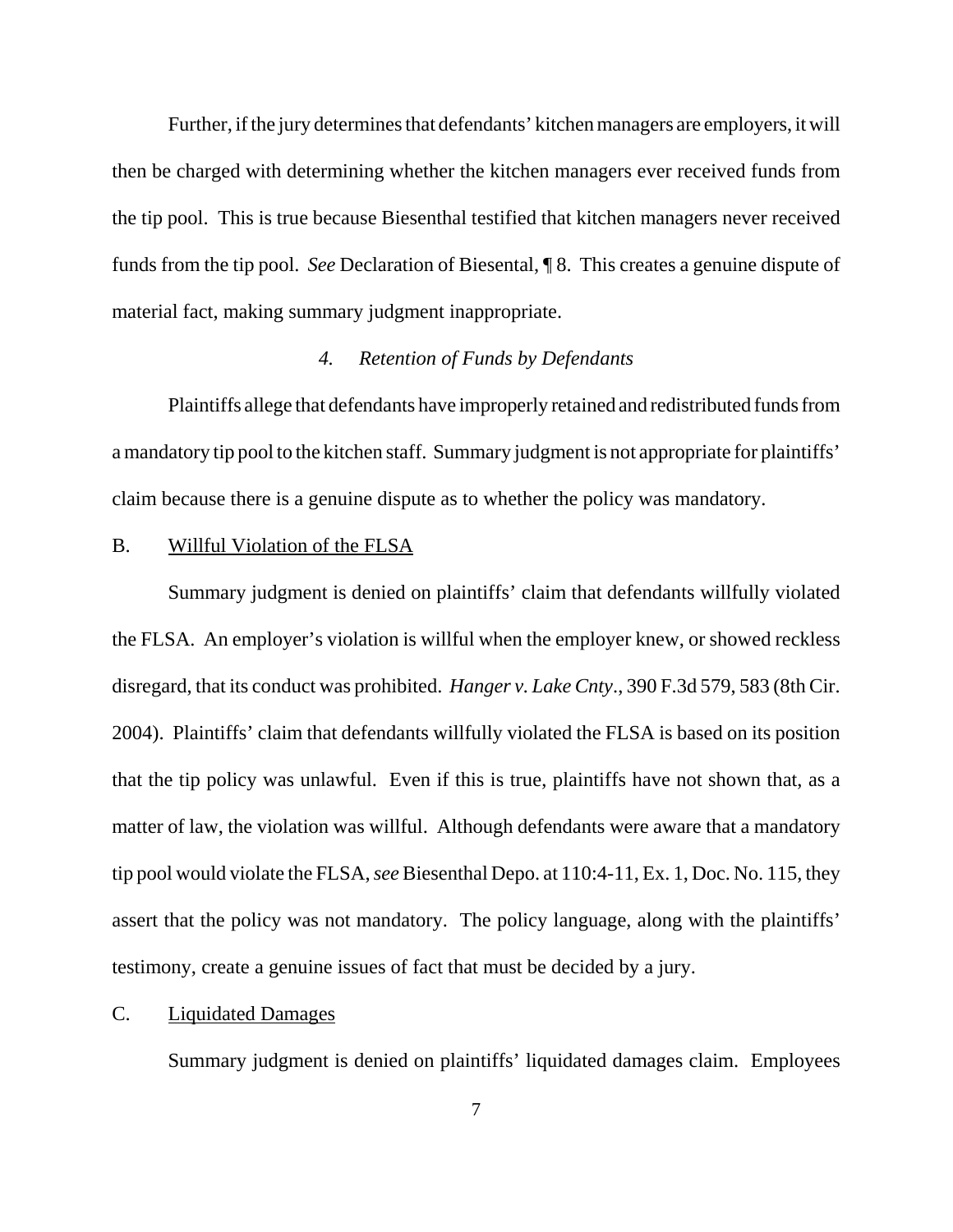may be entitled to liquidated damages when an employer, who has violated the FLSA ,cannot show that it acted in good faith. There is a genuine factual dispute as to whether defendants acted in good faith. Therefore, summary judgment is inappropriate.

#### D. Employers Status

The FLSA defines an employer as any person acting directly or indirectly in the interest of an employer in relation to an employee. *See* 29 U.S.C. § 203(d). The factors used to determine who is an employer, as listed in Part III. A.3., are not exclusive. *Brock v. Superior Care, Inc.*, 840 F.2d 1054, 1059 (2d Cir. 1988). Showing indirect control may be sufficient for a finding of an employer-employee relationship under the FLSA. *In re Enter. Rent-A-Car Wage & Hour Employment Practices Litig.*, 683 F.3d 462, 468 (3d Cir. 2012).

## *1. Biesenthal*

Summary judgment is denied on plaintiffs' claim that Biesenthal was their employer because there are issues of fact in dispute. It is undisputed that Biesenthal does not hire the hourly employees. Moreover, he contends he has been indirectly involved in the firing of only one hourly employee. *See* Defendants' RSOF, Doc. No. 147, ¶ 19. He, however, hires and fires the managers who hire the hourly employees, and advises them occasionally regarding termination. *See id.*, ¶ 16. Also, he temporarily fills in for his general managers when they are absent or have been terminated. *See id.*, ¶ 24.

Although Biesenthal controls the manner in which work is performed, by implementing employment policies, *see id.,*¶ 17, that alone is not sufficient to support a grant of summary judgment. *See Duluth News-Tribune, a Div. of Nw. Publications, Inc. v. Mesabi*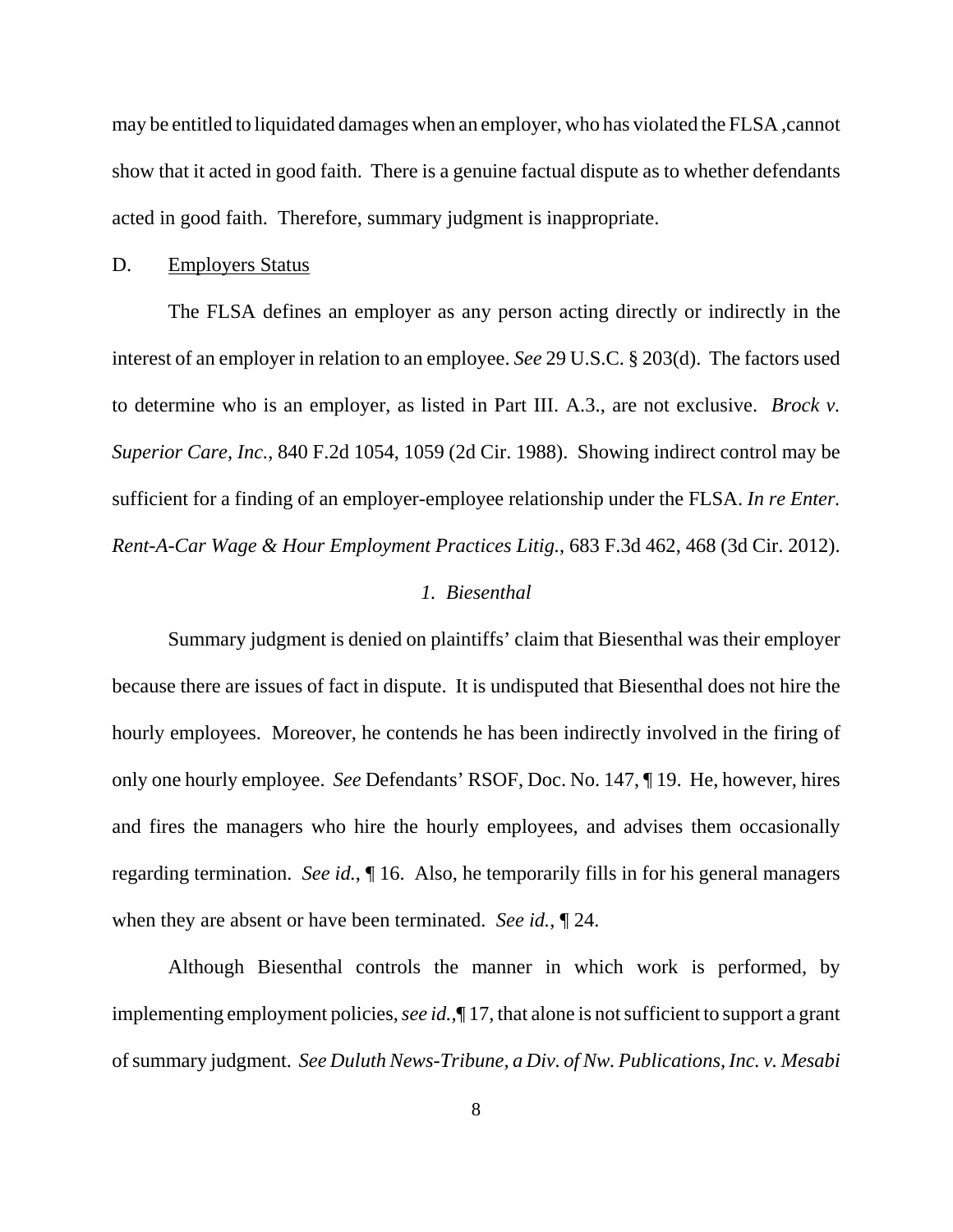*Pub. Co.*, 84 F.3d 1093, 1096 (8th Cir. 1996) (indicating that factual disputes regarding determinative factors support the denial of summary judgment if they tilt the entire balance in favor of such a finding). Summary judgment is therefore inappropriate.

## *2. Tim Chappell*

Summary judgment is denied on plaintiffs' claim that Chappell is their employer. Plaintiffs' claim that Chappell is their employer because he is an owner and had supervisory control over them, is misguided. Each plaintiff, other than Hobbs, has failed to demonstrate that Chappell has ever controlled the hiring and firing, the manner in which work is performed, or the manner in which wages are fixed at the restaurant where she works. Importantly, none of these plaintiffs worked at Hendrix.

 As to Hobbs, although it is clear she was employed by Hendrix for at least part of the period relevant to this lawsuit, a genuine dispute remains as to whether Chappell had sufficient control, as a matter of law, to be her employer. Hobbs alleges Chappell hired her in 2007 and fired her in October 2012. *See* Hobbs Dep*.* 44:16-17, Doc. No. 115. Moreover, she alleges that because Chappell was an owner, he had control over the day-to-day operations at Hendrix. Chappell, however, denies these allegations. *See Ex.* 1 Doc. No. 124, ¶ 15. Accordingly, summary judgment is inappropriate.

#### *3. Three Buddies*

Summary judgment is denied on Three Buddies' status as plaintiffs' employer because plaintiffs have not demonstrated sufficient control by Three Buddies to establish that an employer-employees relationship existed. Plaintiffs, however, have presented sufficient